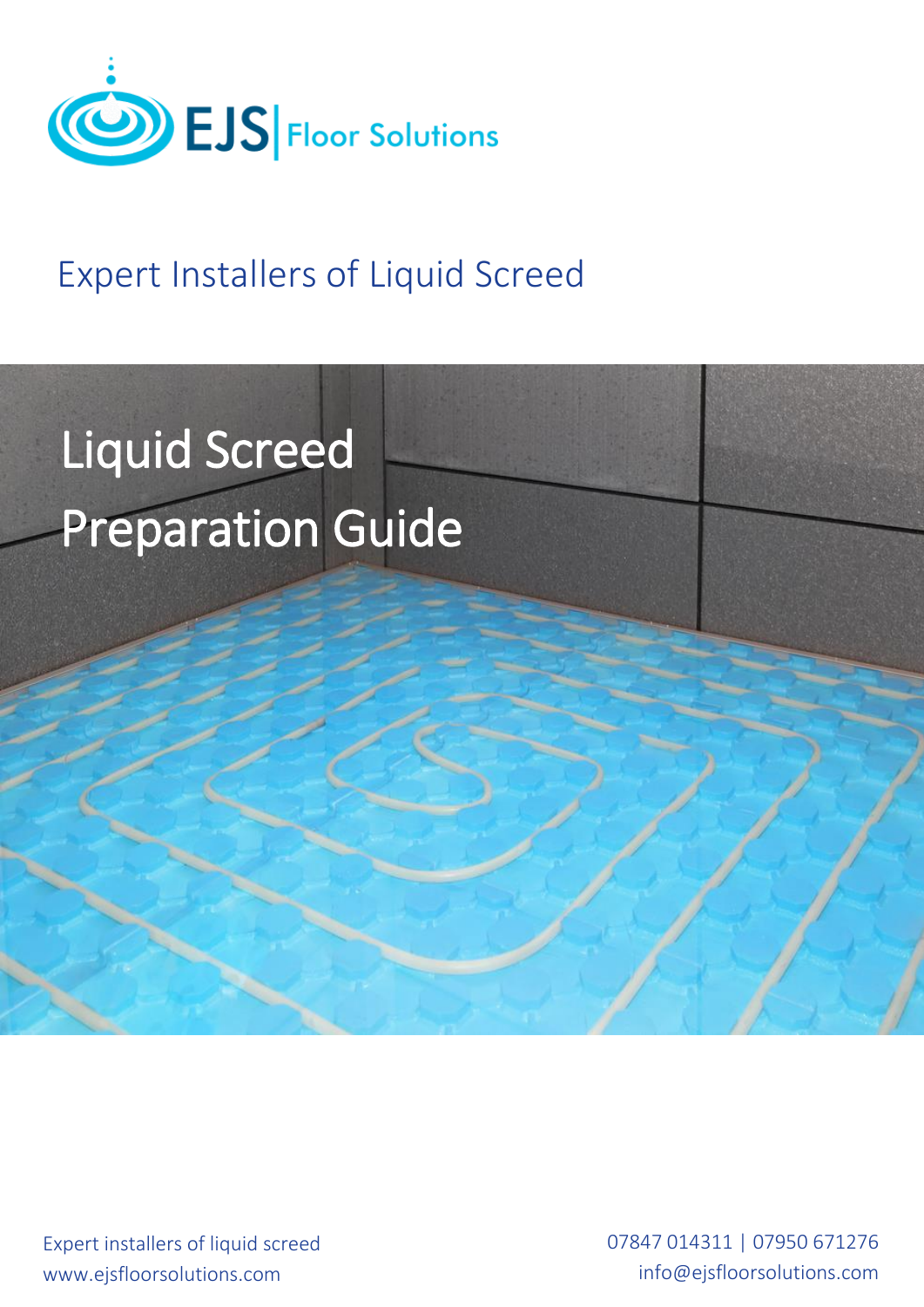

# Liquid Screed Preparation Guide

#### Prior to Commencement

The building should be weather tight prior to commencement. The roof should be covered and all external doors and windows in place. Alternatively all openings are to be made weather proof with clear polythene. Remove all dust and debris from the floor surface and leave free from contamination.

#### Insulation

Usually the screed will be installed on top of some form of insulation. This is often Celotex, Kingspan or expanded polystyrene. Ensure that all high/low points are removed from the sub‐base and that insulation boards are laid flat. The boards must be laid so that they are stable when walked on and should be tightly butt jointed with staggered joints. Where there are service pipes running across the floor, such as gas pipes, the insulation should be grooved on the underside to allow the pipes to sit within the insulation, rather than leaving the boards resting on top of the pipes.

# Edge Strip

Once the insulation is installed, any vertical surface coming into contact with the screed, such as walls, stairs or pipes, should have a foam insulation edge strip stuck to it. This is to allow for any minor expansion once the screed is dry. There are various types of strip, but they are typically8mm‐10mm thick and come in rolls.

### Tanking Membrane

The tanking membrane consists of reasonably heavy (500 gauge) polythene, which is placed on top of the insulation. The tanking membrane is not there to act as a damp proof membrane, but rather to stop the screed from escaping when it is poured. Care should be taken to make sure that all the joints are overlapped by at least 100mm and that all abutments are 100% water tight and fully taped. The polythene should be taken at least to the height of the edge strip up the face of any walls, pipes etc. and taped fully along the top edge. Ensure that all air pockets and voids are removed. Lay the polythene membrane ensuring that it is free from punctures and creases. Exposed edges such as door openings or level changes should be provided with temporary formwork. Please note that when installing liquid screed, it is imperative that the preparation is carried out to the highest standard. The pipes or cables for under floor heating should always be installed on top of the tanking membrane, not beneath it. The screws or staples used to hold the pipe or cable down will pierce the polythene, but seal the holes themselves, to eliminate leaks. Regardless of which system is used to hold down the cables or pipes, it should be installed so that there are no unfixed lengths of pipe or cable greater than 300mm long. If left unfixed, all under floor heating elements will float to the surface of the screed. Warm water systems should be filled prior to the application of the Screed to reduce the risk of pipes floating when the screed is poured. When setting out the floor areas consideration must be given to the minimum recommended thicknesses for a liquid screed as listed below.

Expert installers of liquid screed www.ejsfloorsolutions.com

07847 014311 | 07950 671276 info@ejsfloorsolutions.com